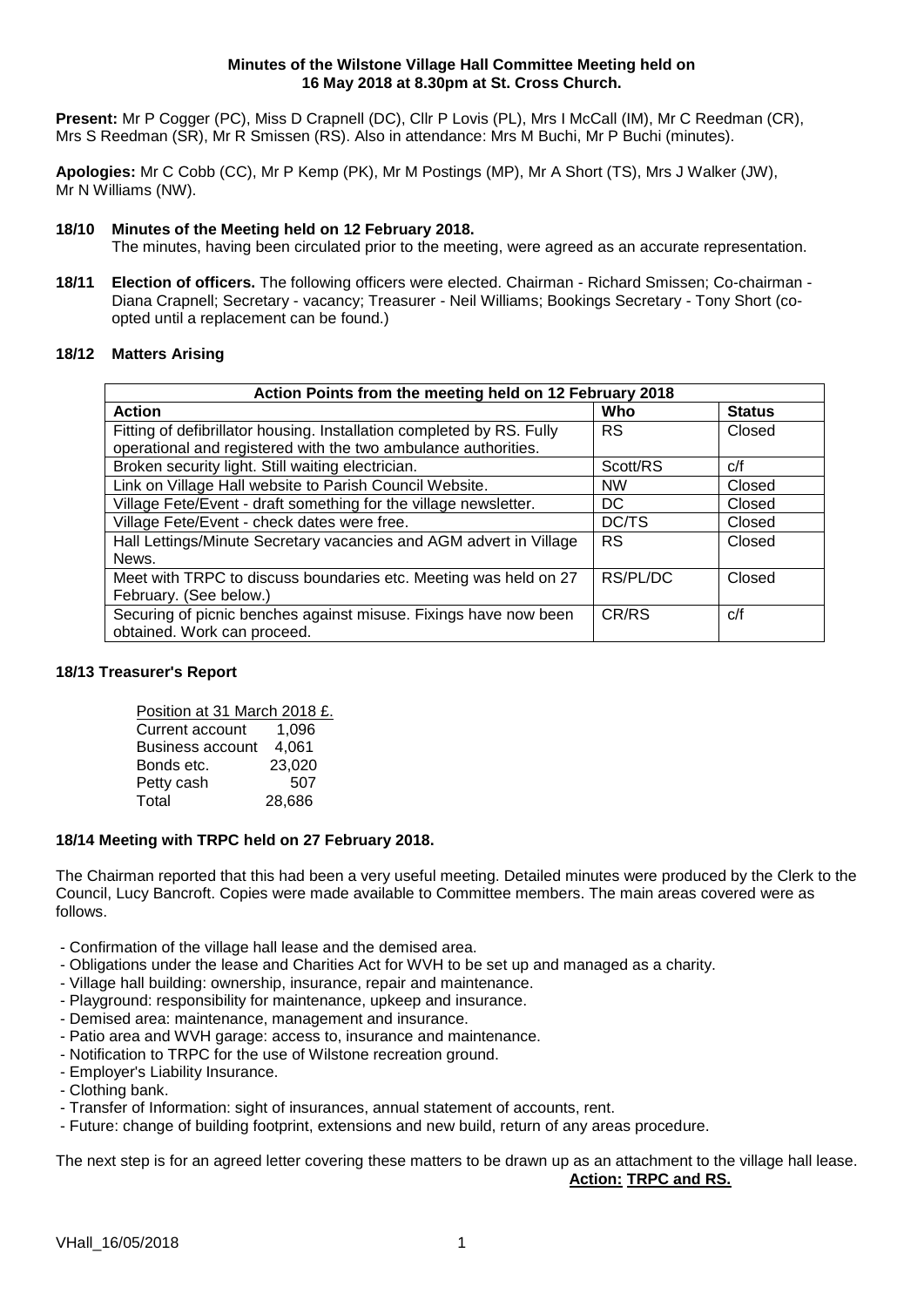#### **Minutes of the Wilstone Village Hall Committee Meeting held on 16 May 2018 at 8.30pm at St. Cross Church.**

It was now clear where the boundaries are and who is responsible. The Committee *agreed* that WVHC would maintain the border alongside No.49 Tring Road.

The Chairman will also formally advise TRPC of the village event on 10 June. **Action: RS.**

### **18/15 Future locations for the Wilstone Community Shop.**

Diana Crapnell presented some ideas that were under discussion by the Community Shop Committee for possible relocation in the future. These were for information only. She said it was clear that re-location to the Wilstone village hall was not viable option. If a new location was separate from the village hall it would not be a matter for the Village Hall Committee.

### **18/16 Failure to recruit a new Bookings Secretary and fill the vacancy for Secretary.**

Numerous advertisements in 'Village News' had failed to attract any volunteers for these important posts. The Bookings Secretary was a vital management position on which half the annual revenue depended. The village event committee had attracted some new participants, and it was hoped to interest some of these in joining the WVHC.

### **18/17 Review of Honorarium**

It was suggested that as the Bookings Secretary job required a substantial commitment, the post should be considered for an honorarium (including the present holder). It was also noted that the level of honorarium (£500 per year) had not been reviewed for some time. The Committee *agreed* to delegate to the Chairman and Treasurer the task of considering both these items. **Action: RS/NW.**

#### **18/18 Past events**

The Elvis show had been a great success. Jill and Peter Walker were congratulated on putting on a great evening and thanked for their hard work on the event.

## **18/19 The future of Film Nights**

The death of projectionist Richard Field was noted with sorrow. Richard's dedication in making the long journey to Wilstone (80 times over the last 12 years) was much appreciated. Peter Walker had attended the funeral. It was Peter Walker's view that Arts Alive may not be able to continue to provide this service to us, and alternatives should be considered. The Committee *agreed* that Film Nights were important to the community and should be continued if possible. The Chairman said that one option was to buy our own projection equipment - the cost would be about £10,000. Lottery Funding had been applied for, but this may not provide the answer. Practical issues around owning equipment include: effort needed to set up, competent operation, security, insurance, obsolescence. It was unlikely to be practical to hire out such equipment to other organisations.

It was *agreed* that purchase of equipment should be investigated and a report made to the committee. The Chairman will initiate, co-opting others. **Action: RS.**

In the meantime, Phil Cogger will contact the Tring Film Night organisers to see how they operate, and if any form of collaboration would be possible. **Action: PC.**

#### **18/20 Future events - Fun and Games village event, 10 June.**

Diana Crapnell reported that preparations were on track. She was encouraged that six new people had come forward and were helping to organise. There were two specific issues:

- Helpers were needed on the day.

- First Aid cover was needed, as neither St. John or the Red Cross were available. It was *agreed* to use a commercial company. The cost will be about £250. **Action: DC/RS. Action: DC/RS. Action: DC/RS.** 

## **18/21 Any other business**

- The tidy-up of the garage had taken place. Thanks to all who had helped.

- Paul Lovis thanked the Chairman for agreeing to fund two flower tubs and grass seed for the restoration of a damaged grass verge near the village hall. Top soil was provided free by Meads, and Paul provided the labour. All agreed it was a worthwhile improvement.